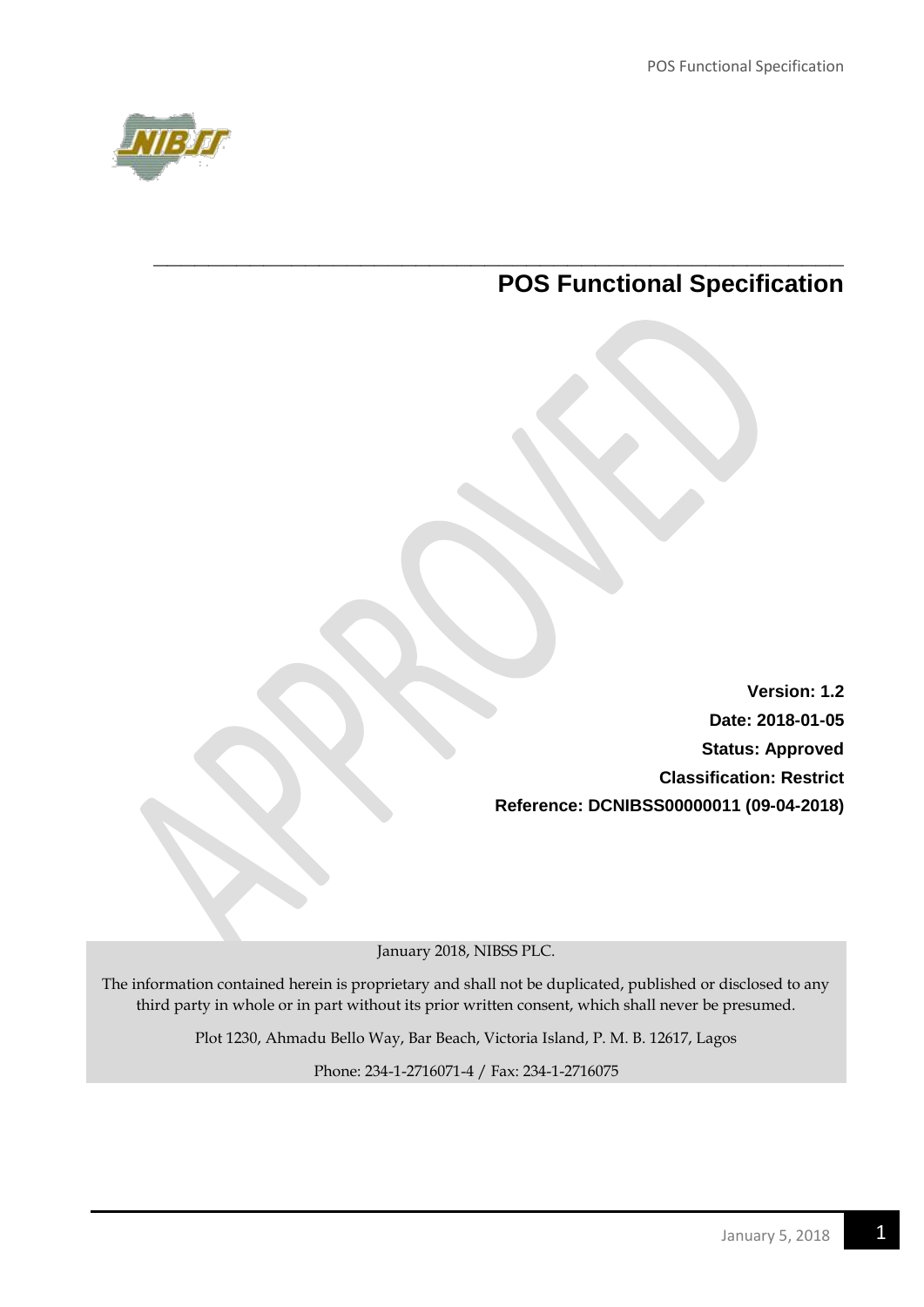#### **Technical Data**

| Reference         | DCNIBSS00000011                                   |
|-------------------|---------------------------------------------------|
| Document Title:   | <b>POS Functional Specification</b>               |
| Version:          | 1.2                                               |
| Status:           | Final                                             |
| Classification:   | Restrict                                          |
| Document type:    | Assessment                                        |
| Subject:          | <b>POS Functional Specification</b>               |
| Responsible area: | Certification<br>DCNIBSS00000011 - POS Functional |
| File name:        | Specification                                     |

#### **Authors and Participants**

| l Name               | <b>Contact</b> | <b>Function</b> |
|----------------------|----------------|-----------------|
| Modupe Akinola       |                | Elaboration     |
| Tope Adebayo         |                | Revision        |
| Christabel Onyejekwe |                | Approval        |

### **Distribution List**

| <b>Name</b>           |  |
|-----------------------|--|
| <b>NIDCO</b><br>טטשוו |  |

#### **Revisions**

| Version      | <b>Date</b> | <b>Author</b><br><b>Description</b> |                      |
|--------------|-------------|-------------------------------------|----------------------|
|              | 5/1/2018    | Document creation                   | Modupe Akinola       |
| . . <u>.</u> |             | Review                              | Tope Adebayo         |
| .            | 22/03/2018  | Approval                            | Christabel Onyejekwe |

#### **Document Control**

| S/N              | <b>Document</b><br><b>Section</b> | <b>Changes</b>                                                                               | <b>Version</b> |
|------------------|-----------------------------------|----------------------------------------------------------------------------------------------|----------------|
|                  | Section 3                         | CBN Minimum POS Specification - PCI - PED<br>certification requirement level updated to 3.1. | 1.1            |
| $\overline{2}$ . | Section 1                         | <b>Introduction</b>                                                                          | 1.2            |
| 3.               | Section 3                         | <b>Payment Terminal Certification Requirements.</b>                                          | 1.2            |
| 4.               | Section 4                         | <b>Payment Application Certification Requirements</b>                                        | 1.2            |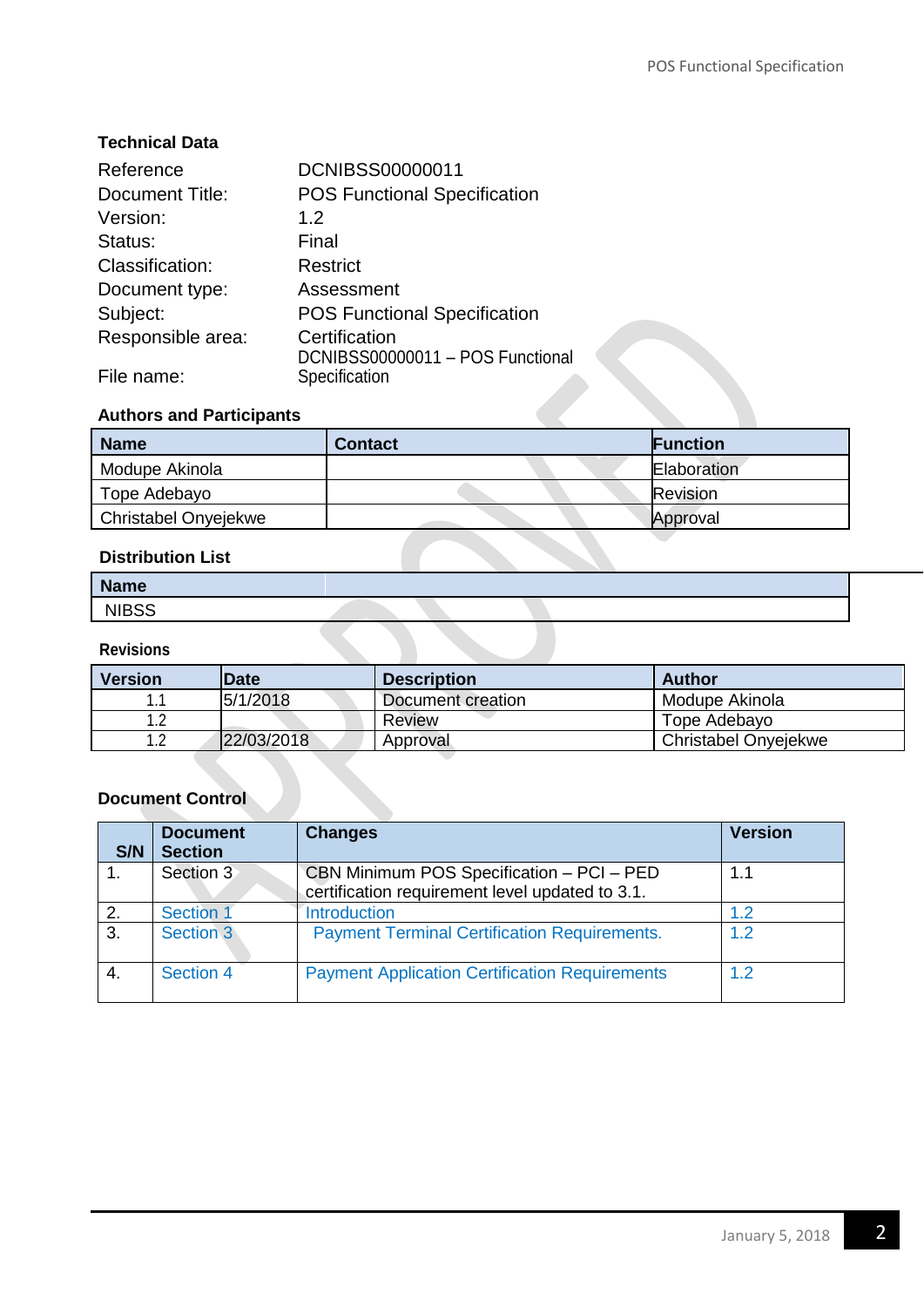# Table of Contents

| 1.           |     |  |
|--------------|-----|--|
|              | 1.1 |  |
|              | 1.2 |  |
| $\mathbf{2}$ |     |  |
| $\mathbf{3}$ |     |  |
|              | 3.1 |  |
|              | 3.2 |  |
|              | 3.3 |  |
|              | 3.4 |  |
|              | 3.5 |  |
| 4            |     |  |
|              | 4.1 |  |
|              | 4.2 |  |
|              | 4.3 |  |
|              |     |  |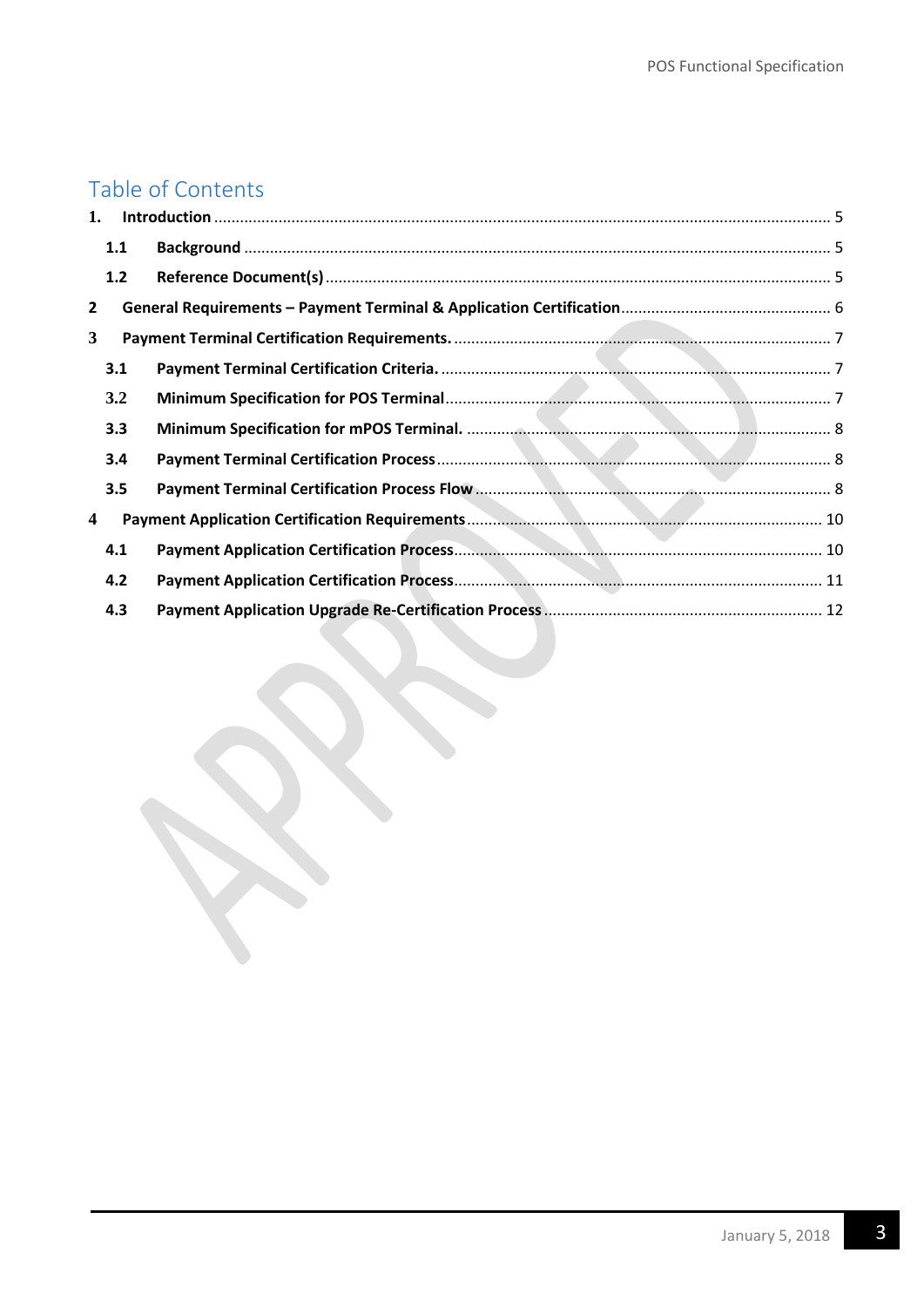This page intentionally left blank)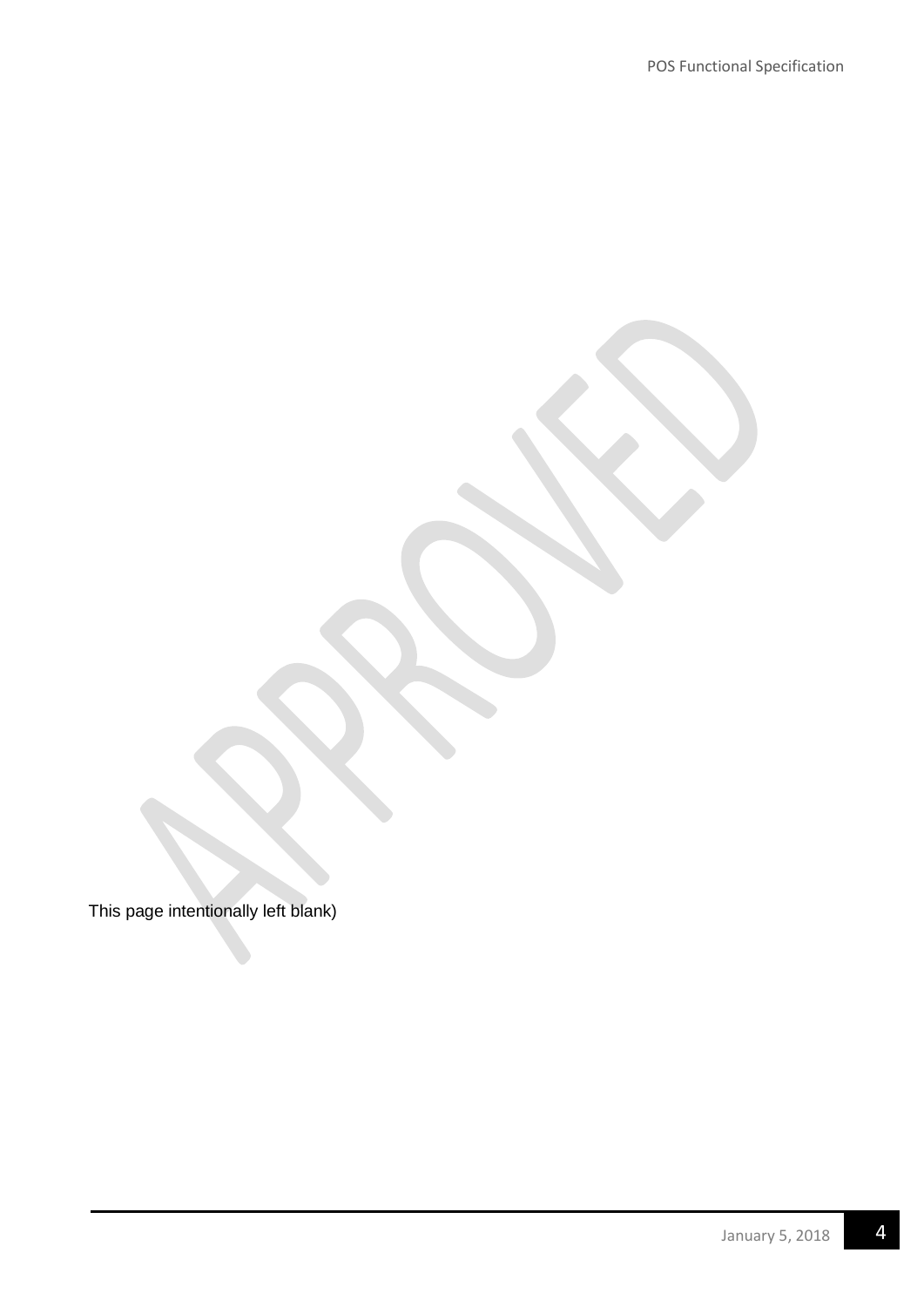## <span id="page-4-0"></span>**1.** Introduction

#### <span id="page-4-1"></span>1.1 Background

In August 2011, the Central Bank of Nigeria approved the **Guidelines on Point Of Sale (PoS) Card Acceptance Services** whi1.ch amongst others**,** mandated Nigeria Inter-Bank Settlement System Plc (NIBSS) to act as the Payments Terminal Service Aggregator for the financial system.

In April 2016, the Central Bank of Nigeria approved the **Guidelines of operations of Electronic Payment Channels in Nigeria** which supersedes the previous standard and guidelines.

As the Payment Terminal Service Aggregator (PTSA), NIBSS is expected to be the only entity permitted to operate a Terminal Management System (TMS) and all payment terminals operating in Nigeria are required to connect to the PTSA. This is to ensure comprehensive oversight, reporting/performance monitoring, and also conforms to the objectives of shared industry infrastructure and best practice.

Consequently, NIBSS is responsible for the certification and re -certification of all payment terminals and applications on behalf of the Industry. This will ensure that payment terminals deployed in Nigeria meet all required certifications and the minimum POS specifications as defined in the CBN approved guidelines.

#### <span id="page-4-2"></span>1.2 Reference Document(s)

- [1] Guidelines on Point Of Sale (PoS) Card Acceptance Services (August 2011)
- [2] Guidelines on operations of Electronic Payment Channels in Nigeria (April 2016)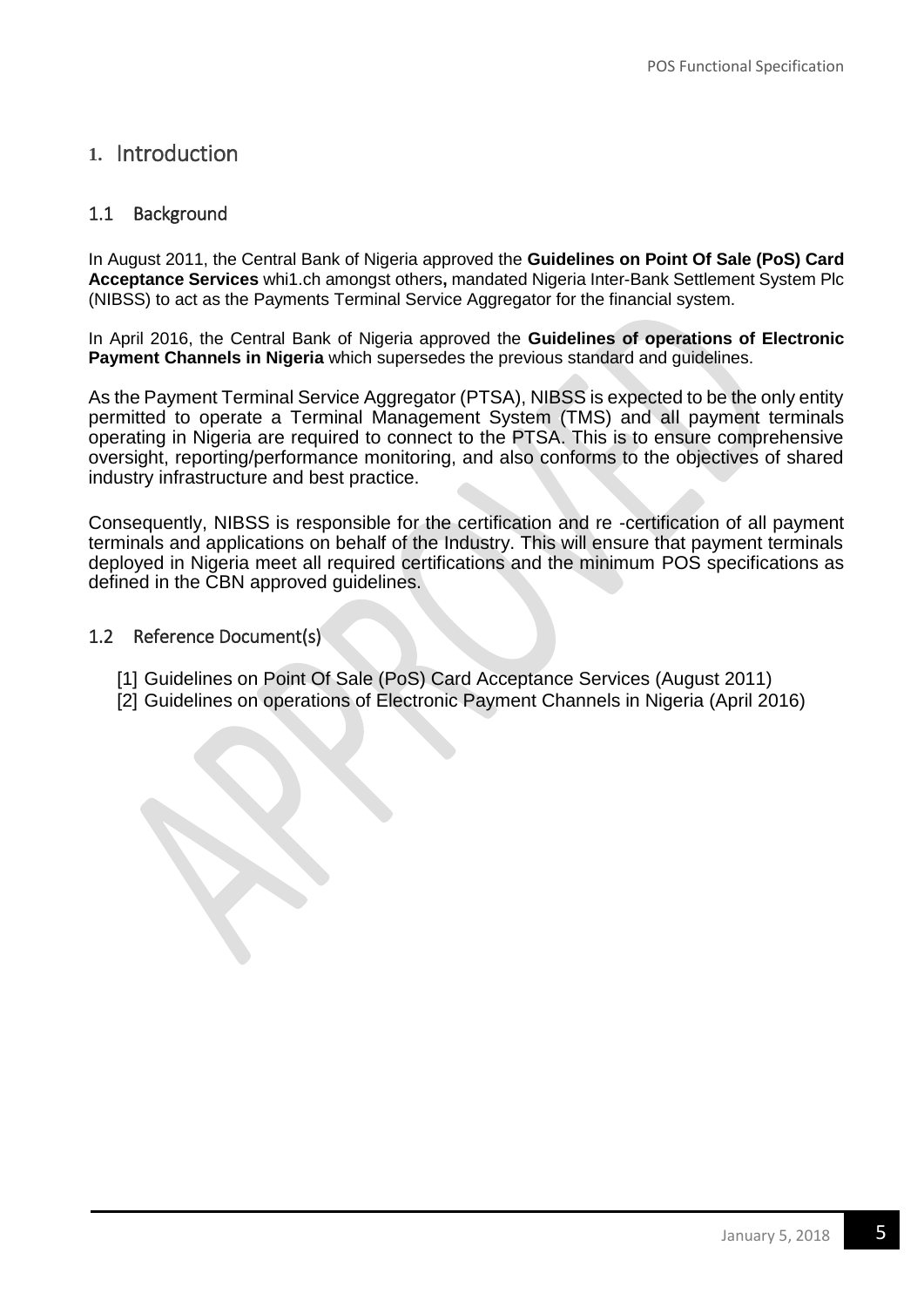## <span id="page-5-0"></span>2 General Requirements – Payment Terminal & Application Certification

- 1. Formal request for Payment Terminal / Application Certification.
- 2. Certificate of Incorporation
- 3. Company profile
- 4. Corporate Affairs Commission Form 07 Particulars of Directors
- 5. Corporate Affairs Commission Form 02 Statement of company's share capital
- 6. Notice of situation of address of the company
- 7. Memorandum and Article of Association
- 8. 3-year tax clearance certificate
- 9. Sample loaded payment terminal for each payment application version supported.
- 10.Completed Certification Assessment Questionnaire.
- 11.Payment of Certification Fee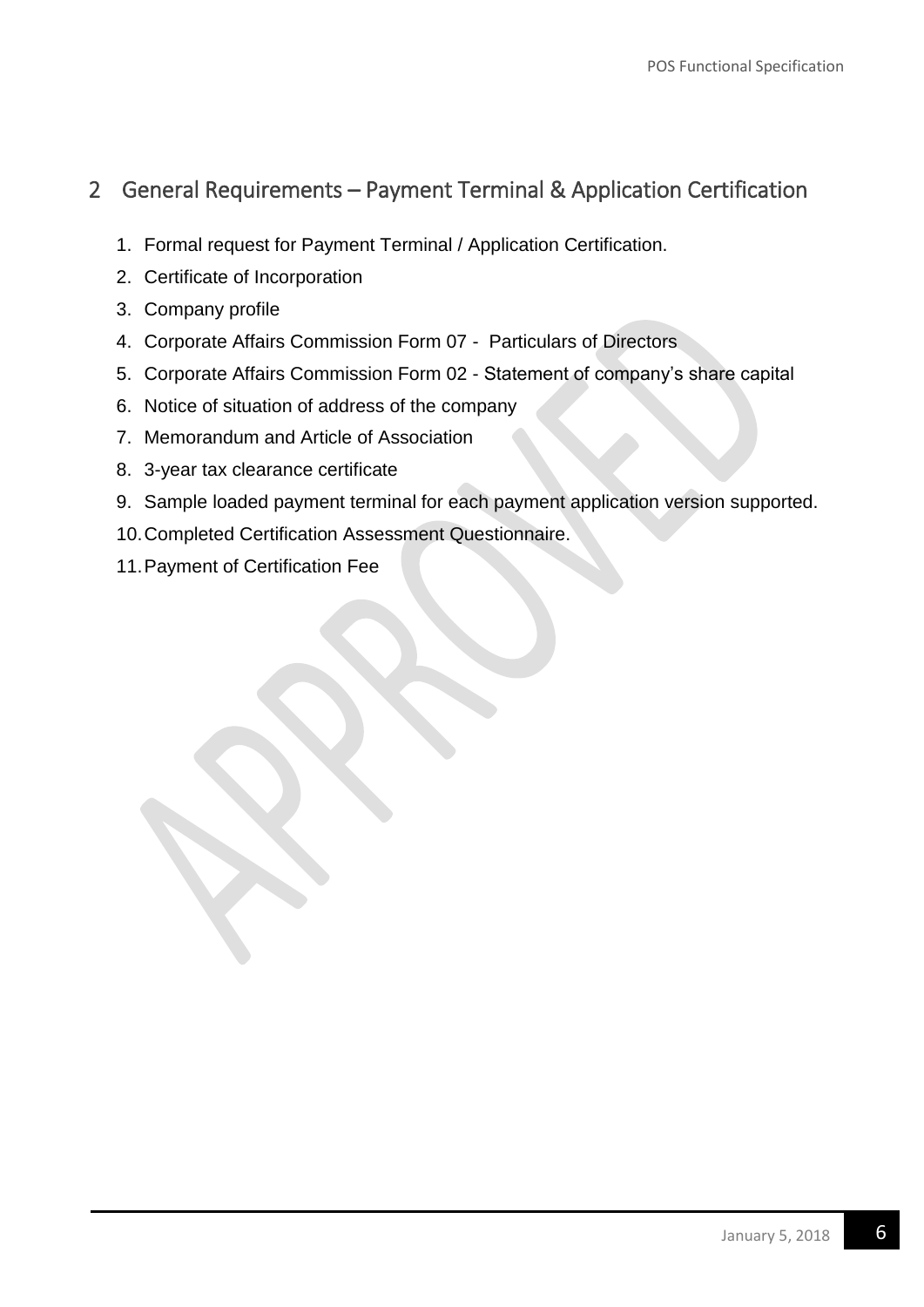## <span id="page-6-0"></span>**3** Payment Terminal Certification Requirements.

Each vendor must provide valid certificates, showing compliance with these standards, and must regularly review status of all its terminals, to ensure they are still compliant, as standards change.

The key criteria for Payment Terminal certification are:

- 1. Minimum Payment Terminal specification Individual payment terminals / processing systems are checked to comply with the approved minimum requirements.
- 2. Industry standard / Global best practice Individual payment terminals are checked to comply with de-facto Industry standards (EMV, MasterCard, Visa, etc.) based on global best practices.
- 3. Proof of valid EMV levels 1 & 2 Certification
- 4. Proof of valid PCI PED/PCI PTS Certification
- 5. Proof of valid PCI DSS for Third Party Processors
- 6. Proof of valid PA DSS (Payment Application Data Security Standard) certification For PTADs that develop application to sell.
- 7. Detailed Specification of Payment Terminal.
- 8. Proof of valid MasterCard's Terminal Quality Management (TQM) Certification
- 9. Proof of valid VISA Approval Certificate
- 10. Other Assurance Certifications (FCC, etc.) and relevant backup documents (Security, Environmental, etc.).

#### <span id="page-6-1"></span>3.1 Payment Terminal Certification Criteria.

- 1. Demonstrate local capacity to support hardware
- 2. Demonstrate local capacity to support payment software
- 3. Have SDK ready and installed on the device before delivering to NIBSS

#### <span id="page-6-2"></span>**3.2** Minimum Specification for POS Terminal

| <b>Parameters</b>     | <b>Specifications in CBN Guidelines 2010</b>                                                                                    |
|-----------------------|---------------------------------------------------------------------------------------------------------------------------------|
| <b>Card Readers</b>   | EMV Chip/Smart cards, Magnetic stripe.<br>Optional: Contactless reader, 2 SIM Slots.                                            |
| <b>Communications</b> | GPRS, Ethernet, Dial-up Modem. Optional:<br>CDMA, Wi-Fi.                                                                        |
| <b>Certifications</b> | EMV levels 1 & 2, PCI DSS, PA-DSS, PCI<br>PED online & offline (All PCI certifications<br>should be Level/Version 2.1 minimum). |
| <b>Biometric</b>      | Upgradable to incorporate Fingerprint<br>reader/scanner.                                                                        |
| <b>SIM Capacity</b>   | Must operate either a dual SIM or a roaming<br>SIM.                                                                             |
| <b>CPU</b>            | ARM9/11, 32Bits. Optional: Dual Processors.                                                                                     |
| <b>Memory</b>         | 16MB Flash, 32MB SDRAM.                                                                                                         |
| Keypad                | PCI PED Approved, Backlit.                                                                                                      |
| <b>Display</b>        | TFT LCD graphics, 128/64 pixel, Backlit.<br>Optional: Color screen.                                                             |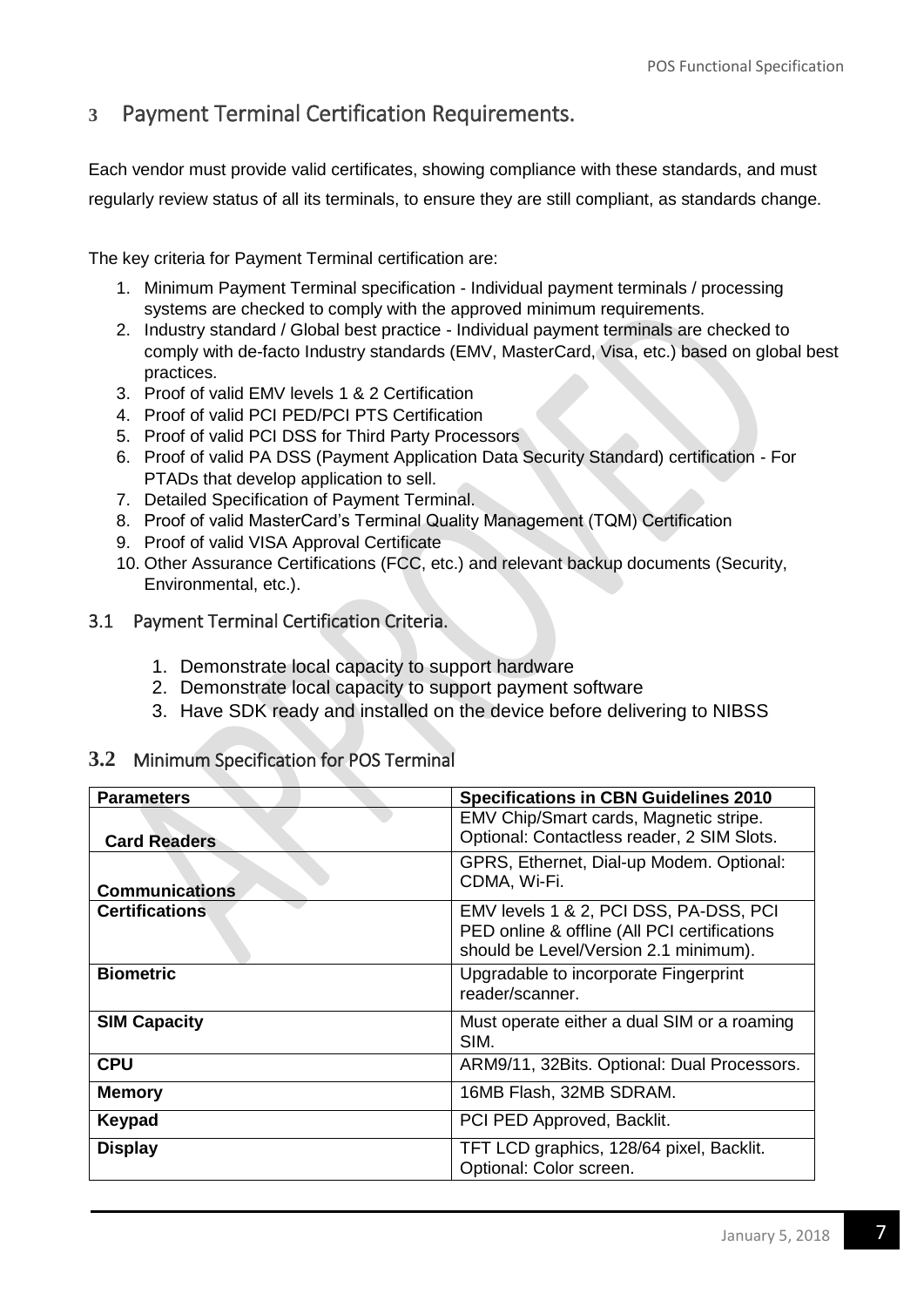| <b>Power</b>                                                                                                                                        | 100-240V, 50-60Hz, Optional: 24hrs Battery<br>power, DC support, Car jack charger, Docking<br>fast charger. |
|-----------------------------------------------------------------------------------------------------------------------------------------------------|-------------------------------------------------------------------------------------------------------------|
| <b>Printer</b>                                                                                                                                      | 15 -18 lines per sec Thermal printer.                                                                       |
| <b>Multi-Application</b>                                                                                                                            | Supports Multiple Applications.                                                                             |
| Coloured or branded housing,<br><b>Customization / Optional:</b><br>Labelling/embossing, RS232 & Others USB<br>interfaces, Protocol implementation. |                                                                                                             |

#### <span id="page-7-0"></span>3.3 Minimum Specification for mPOS Terminal.

| <b>Parameters</b>             | <b>Specifications</b>                                                                                                                                    |
|-------------------------------|----------------------------------------------------------------------------------------------------------------------------------------------------------|
| <b>Card Readers</b>           | EMV Chip/Smart cards, Magnetic stripe,<br>supporting audio jack interface and/or<br>Bluetooth communications interface.<br>Optional: Contactless reader. |
| <b>Communications</b>         | GPRS, Dial-up Modem. Optional: CDMA, Wi-<br>Fi.                                                                                                          |
| <b>Certifications</b>         | EMV levels 1 & 2, PCI DSS, PA-DSS, PCI<br>PED online & offline (All PCI certifications<br>should be Level/Version 2.1 minimum).                          |
| <b>Printer</b>                | 15 -18 lines per sec Thermal printer<br>(optional). Means of notification should also<br>support email/SMS notification.                                 |
| <b>Multi-Application</b>      | Supports Multiple Applications.                                                                                                                          |
| <b>Customization / Others</b> | Optional: Coloured or branded housing,<br>Labelling/embossing, RS232 & USB<br>interfaces, Protocol implementation.                                       |

## <span id="page-7-1"></span>3.4 Payment Terminal Certification Process

The Payment Terminal certification process comprises of the following stages:

- 1. Homologation process opening
- 2. Perform inspection and tests
- 3. Homologation Certificate

## <span id="page-7-2"></span>3.5 Payment Terminal Certification Process Flow

| S/N | Activity                                                                                                               |
|-----|------------------------------------------------------------------------------------------------------------------------|
| 1.  | Formal request for Payment Terminal (hardware) Certification                                                           |
| 2.  | Review and evaluation of request, based on General requirements and Payment<br><b>Terminal Certification Criteria.</b> |
| 3.  | Reply to request                                                                                                       |
| 4.  | Due Diligence and Execution of Non-Disclosure Agreement                                                                |
| 5.  | <b>Review of Terminal specifications</b>                                                                               |
| 6.  | <b>Verify Terminal capabilities</b>                                                                                    |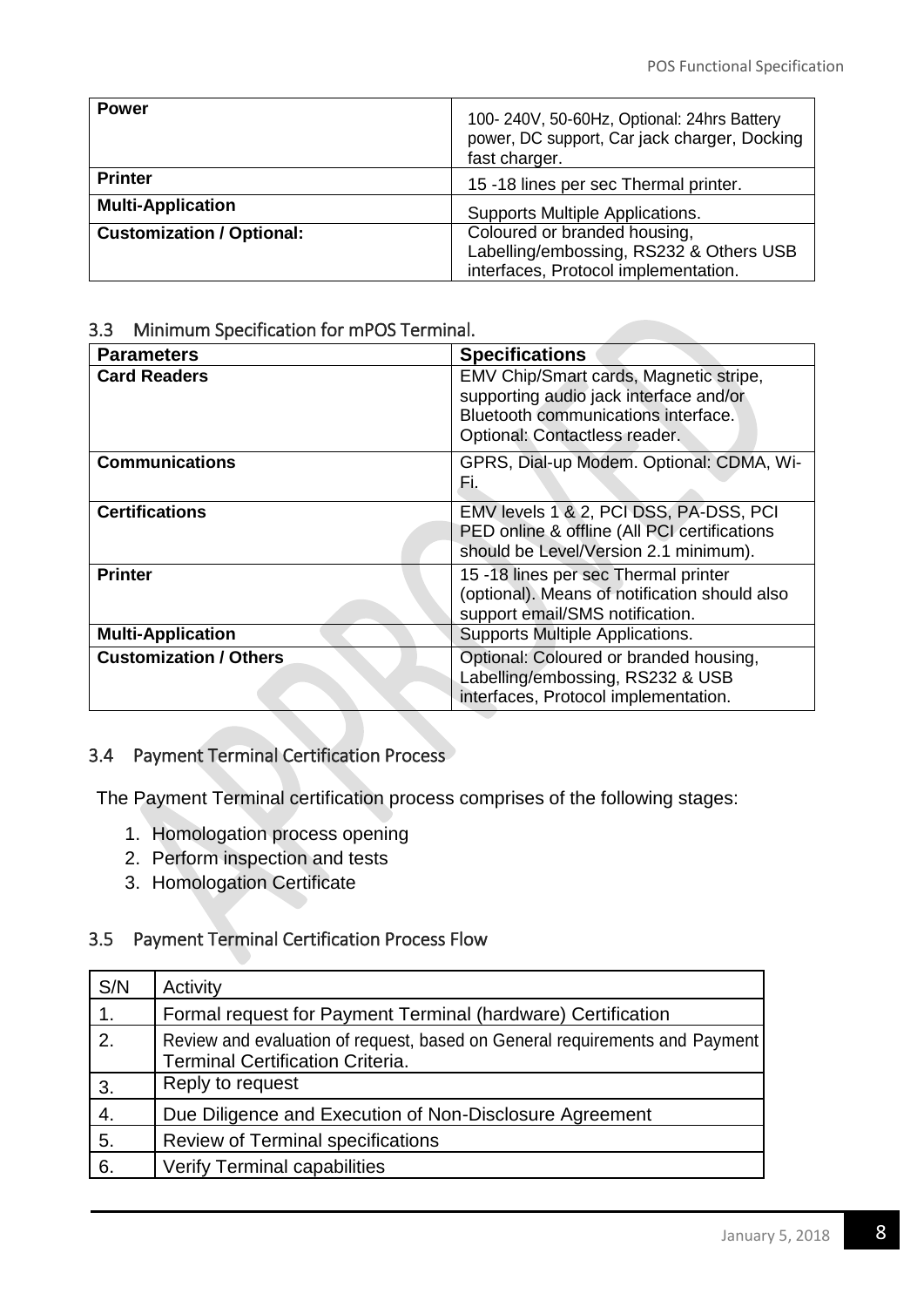| 7.  | Carry out inspection checks                      |
|-----|--------------------------------------------------|
| 8.  | Carry out EMV Levels 1 & 2 Validation checks     |
| 9.  | Carry out PCI validation check                   |
| 10. | Record and maintain repository for all evidences |
| 11. | <b>Review results</b>                            |
| 12. | <b>Issue / Decline Certificate</b>               |
| 13. | Update EMV and PCI approval renewal dates        |
| 14. | Validate EMV and PCI approval renewal            |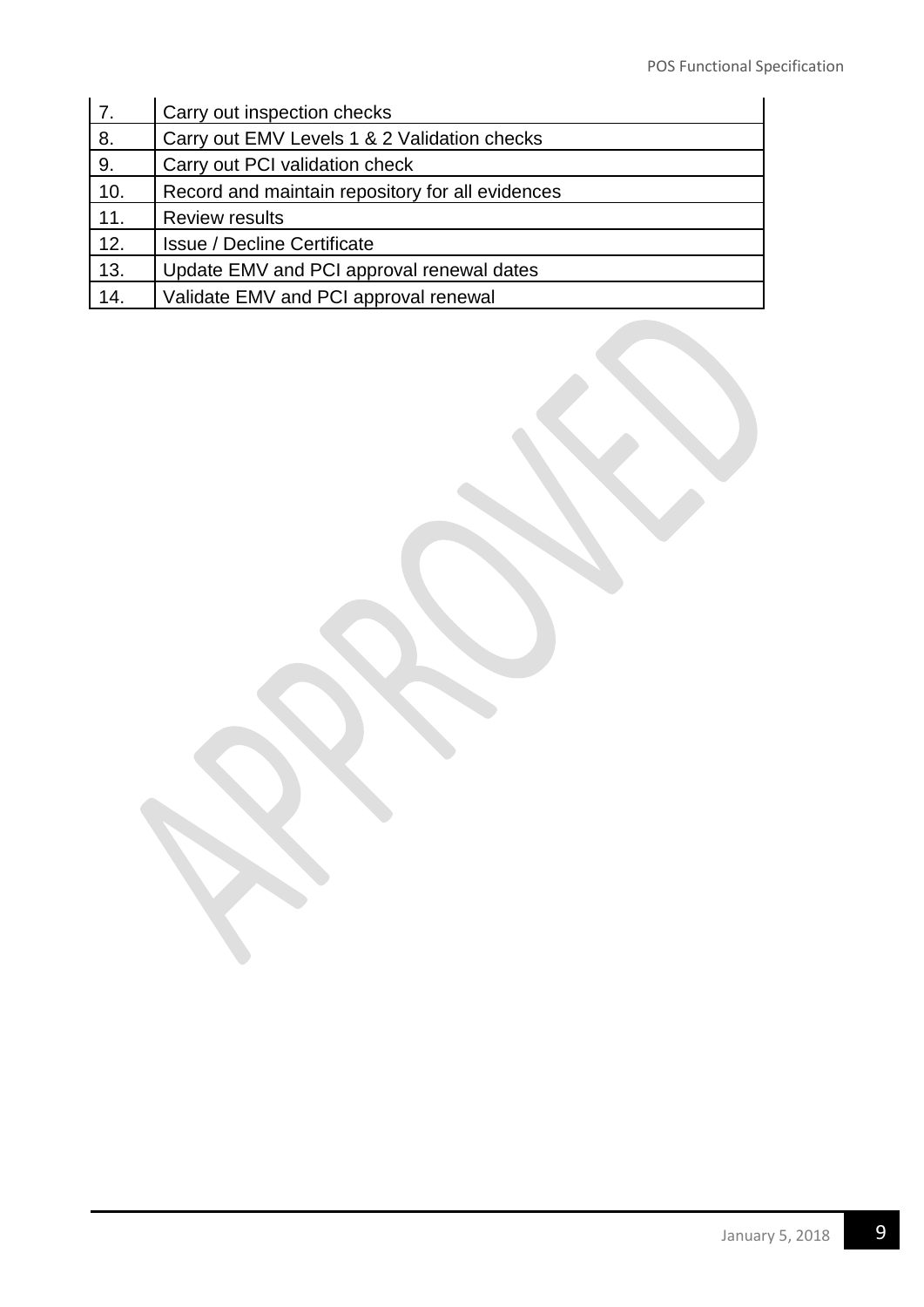## <span id="page-9-0"></span>**4** Payment Application Certification Requirements

### **FOR PTADS**

- *1.* PA DSS –Payment Application Data Security Standard: *Proof that payment application is compliant with Payment Application Data Security Standard (PA-DSS) certification.*
- 2. PCI DSS Payment Card Industry Data Security Standard.
- 3. Triple DES Data Encryption Standards should be the benchmark 23 for all data transmitted and authenticated between each party.
- 4. EMV The deployed infrastructure must comply with the minimum EMV requirements.

#### **FOR NON-PTADS**

- 5. Detailed information of deployed payment application (version, release, specification, etc.).
- 6. Detailed payment application software architecture and specification document.
- 7. Proof that payment application conforms to secure coding, engineering, and testing Conventions.
- 8. Proof that payment application changes (especially major changes) follow formal change management processes that include security testing.
- 9. Proof that the SDLC (Software Development Life Cycle) followed secure SDLC and include protection from the Open Web Application Security Project (OWASP) - OWASP Top 10 – 2013 or 2017.

#### <span id="page-9-1"></span>4.1 Payment Application Certification Process

The Payment Application Certification process ensures that payment applications that successfully completes the certification process, complies with the minimum functional requirements for the operation of payment card acceptance services in Nigeria. Hence, only certified payment applications can be deployed into approved payment terminals.

The Payment Application Certification process flow involves the following stages:

- 1. Process Opening (open process for a new version/release to be certified);
- 2. Define test cases;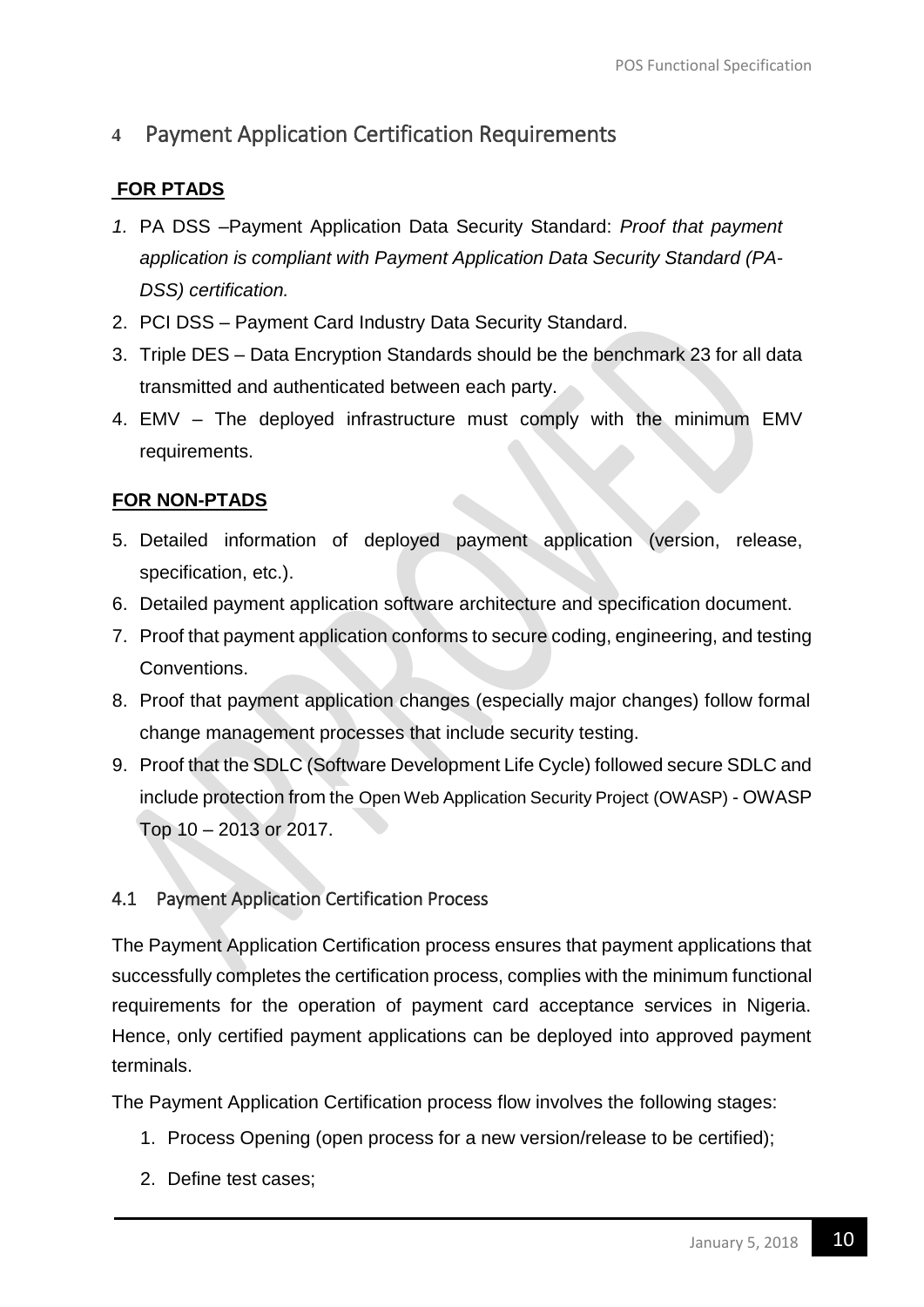- 3. Select the test set (from the existing tests);
- 4. Execute Tests (perform the tests on the Payment Application and report results)
	- a. Report defects;
	- b. Evaluate the acceptance criteria:
		- i. Issue certificate and close process if the payment application has no defects.
		- ii. Restart the test for a new release until no defects were found or the acceptance criteria is achieved (If test fails after second iteration (three certification attempts), a service charge will apply for each unsuccessful subsequent attempts).
- 5. Issue Certificate (issue the payment application certificate);
- 6. Close Process

**Figure 1 – Payment Application Certification Process Stages**



#### <span id="page-10-0"></span>4.2 Payment Application Certification Process

Key actions for the smooth implementation of Payment Application Certification process are:

| S/n | <b>Activity</b>                                                                                                                                                  |
|-----|------------------------------------------------------------------------------------------------------------------------------------------------------------------|
| 1.  | PTAD to present letter of intent (Request for certification)                                                                                                     |
| 2.  | Review and evaluation of request, based on General requirements and Payment<br><b>Terminal Certification Criteria.</b>                                           |
| 3.  | Respond to request                                                                                                                                               |
| 4.  | Provide detailed information of all deployed payment application (version, release,<br>Specification, etc) as at an agreed cut-off date (existing applications). |
| 5.  | Perform software application system integration tests (new applications)                                                                                         |
| 6.  | Due Diligence and Execution of Non-Disclosure Agreement                                                                                                          |
|     | <b>Execute Certification Service Order form</b>                                                                                                                  |
| 7.  | Schedule testing window with banks / processors                                                                                                                  |
| 8.  | Communicate to banks/processors to make test platforms available                                                                                                 |